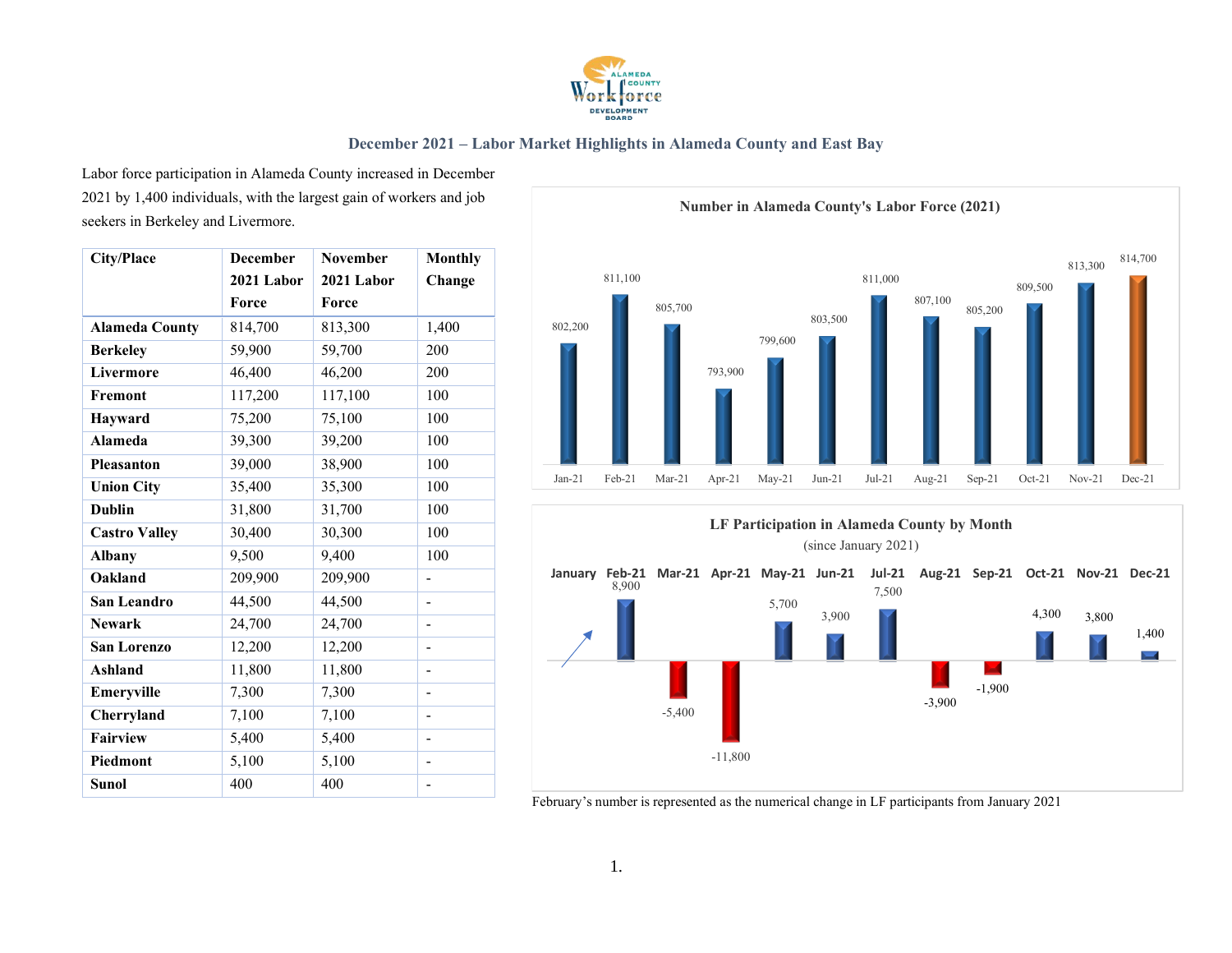







34,600

31,900

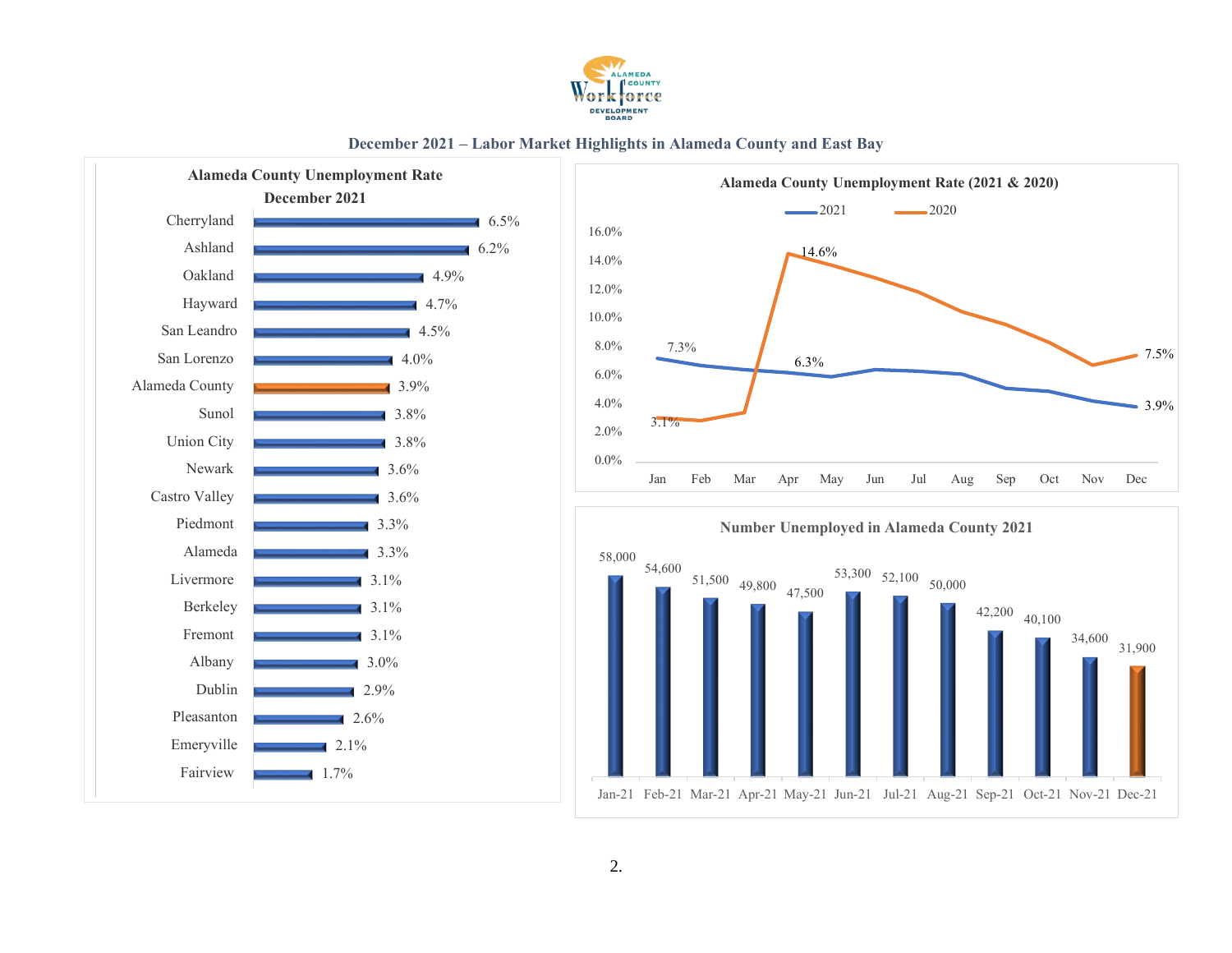



# **Employment and Unemployment by Sub-Regions in Alameda County**

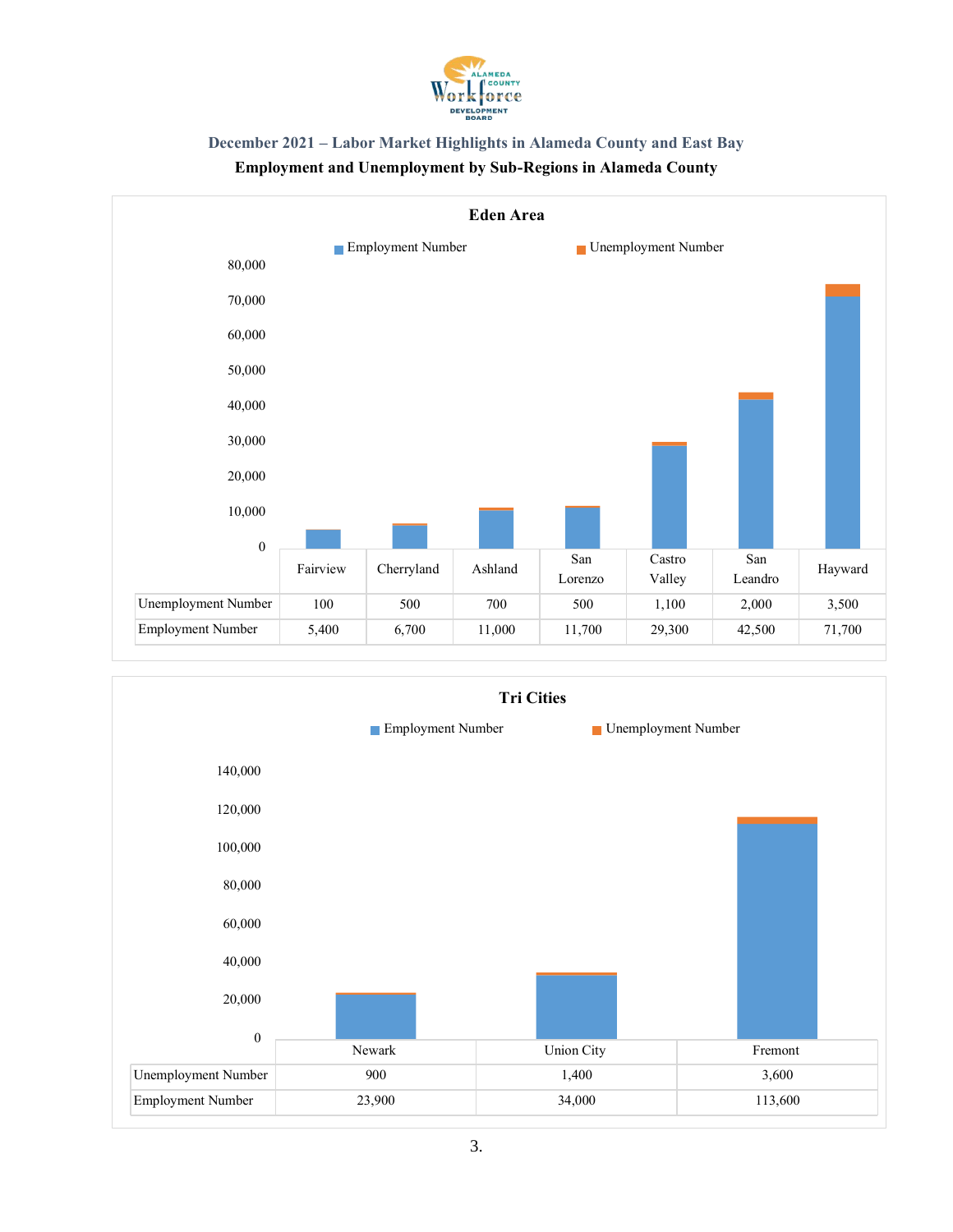





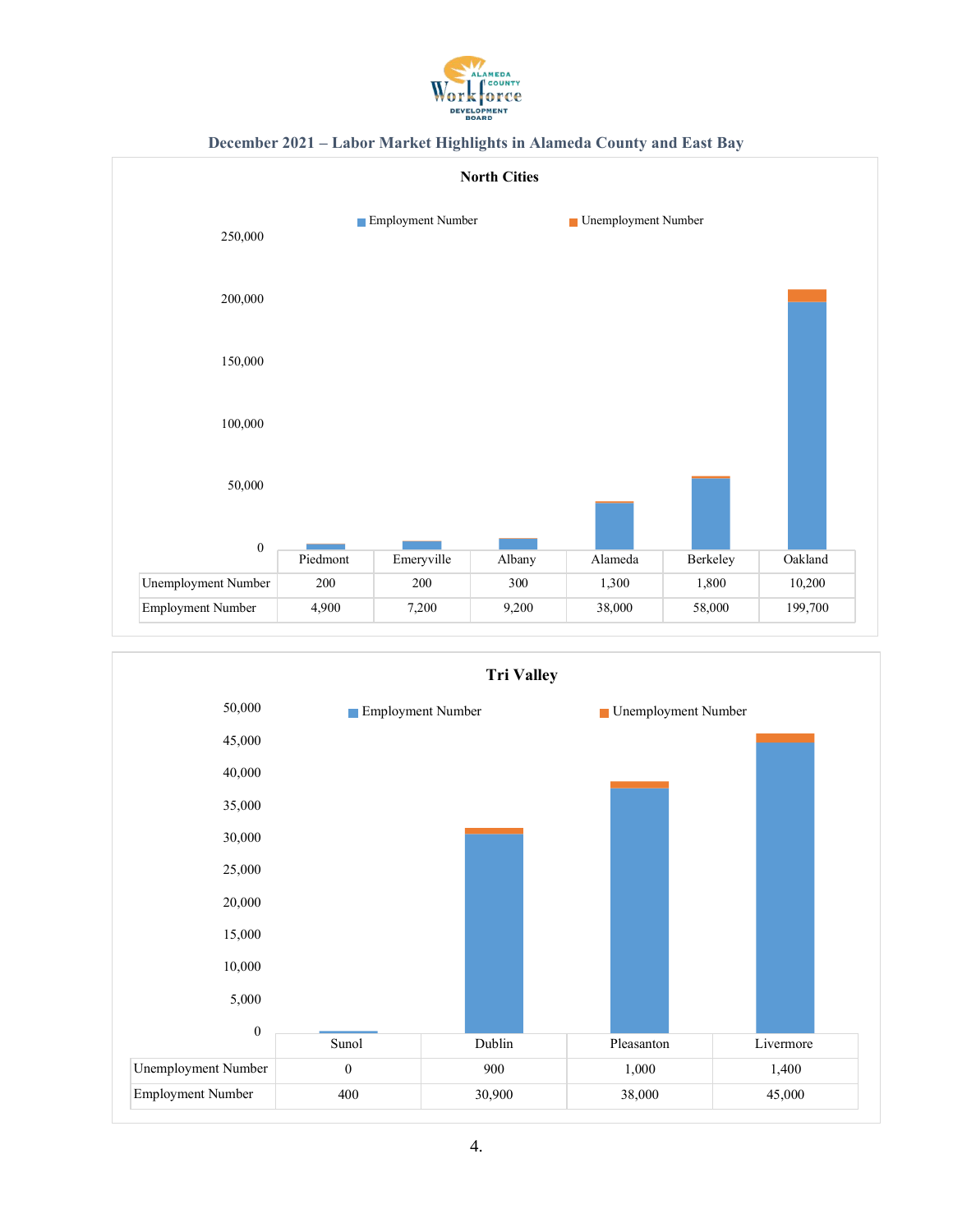

#### **Sector Growth and Decline in the East Bay**

In December 2021, growth in the Transportation & Warehousing sector was prominent in the two-county East Bay region with 2,800 additional jobs, expanding by 6.5 percent from the previous month and 5.3 percent from the previous year. Additional growth in Health Care and Social Assistance (+1,900 jobs), Retail (+1,000), and Leisure and Hospitality (+1,000) was promising. The following sectors boosted in jobs growth as well in the East Bay: Manufacturing, Accommodation and Food Services, Professional and Business Services, Wholesale Trade, and Administrative, Support and Waste Services. However, employment drastically declined in the Construction with 1,700 less jobs in the East Bay or -2.3 percent from the previous month and -1.4 percent from the previous year.

| <b>Sectors</b>                    | Dec.    | Nov.    | Dec.    | <b>Monthly</b> | Annual   | $\frac{0}{0}$ | $\frac{0}{0}$ |
|-----------------------------------|---------|---------|---------|----------------|----------|---------------|---------------|
|                                   | 2021    | 2021    | 2020    | Change         | Change   | Change        | Change        |
|                                   |         |         |         |                |          | <b>Month</b>  | Year          |
| <b>Transportation and</b>         | 46,000  | 43,200  | 43,700  | 2,800          | 2,300    | 6.5%          | 5.3%          |
| Warehousing                       |         |         |         |                |          |               |               |
| <b>Health Care and Social</b>     | 179,000 | 177,100 | 172,800 | 1,900          | 6,200    | 1.1%          | 3.6%          |
| Assistance                        |         |         |         |                |          |               |               |
| <b>Retail Trade</b>               | 104,300 | 103,300 | 105,500 | 1,000          | $-1,200$ | $1.0\%$       | $-1.1\%$      |
| <b>Leisure and Hospitality</b>    | 89,900  | 88,900  | 74,100  | 1,000          | 15,800   | 1.1%          | 21.3%         |
| Manufacturing                     | 98,400  | 97,500  | 99,600  | 900            | $-1,200$ | 0.9%          | $-1.2\%$      |
| <b>Accommodation and Food</b>     | 78,200  | 77,300  | 65,800  | 900            | 12,400   | 1.2%          | 18.8%         |
| <b>Services</b>                   |         |         |         |                |          |               |               |
| <b>Professional and Business</b>  | 198,900 | 198,100 | 184,900 | 800            | 14,000   | 0.4%          | 7.6%          |
| <b>Services</b>                   |         |         |         |                |          |               |               |
| <b>Wholesale Trade</b>            | 41,500  | 40,800  | 41,400  | 700            | 100      | 1.7%          | $0.2\%$       |
| <b>Administrative and Support</b> | 65,700  | 65,000  | 59,800  | 700            | 5,900    | 1.1%          | 9.9%          |
| and Waste Services                |         |         |         |                |          |               |               |
| <b>Information</b>                | 25,800  | 25,600  | 25,200  | 200            | 600      | 0.8%          | 2.4%          |
| Arts, Entertainment, and          | 11,700  | 11,600  | 8,300   | 100            | 3,400    | 0.9%          | 41.0%         |
| Recreation                        |         |         |         |                |          |               |               |
| Professional, Scientific, and     | 108,900 | 108,900 | 101,300 | $\theta$       | 7,600    | $0.0\%$       | 7.5%          |
| <b>Technical Services</b>         |         |         |         |                |          |               |               |
| <b>Construction</b>               | 71,500  | 73,200  | 72,500  | $-1,700$       | $-1,000$ | $-2.3\%$      | $-1.4\%$      |
| Government                        | 161,100 | 161,400 | 163,500 | $-300$         | $-2,400$ | $-0.2%$       | $-1.5\%$      |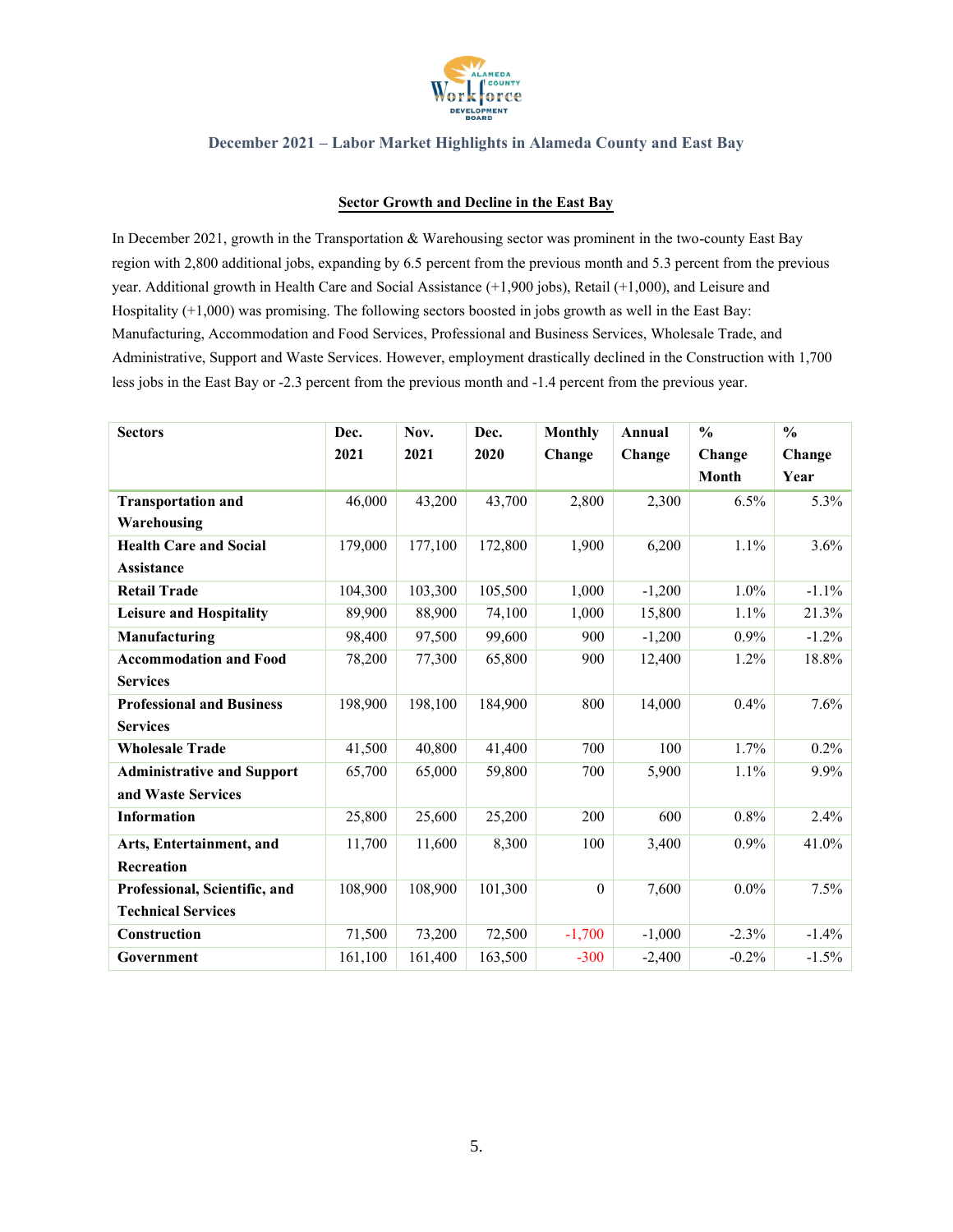

| <b>Industries</b>                       | Dec. 2021 | <b>Nov. 2021</b> | Dec. 2020 | <b>Monthly</b> | Annual   | % Change     | % Change |
|-----------------------------------------|-----------|------------------|-----------|----------------|----------|--------------|----------|
|                                         |           |                  |           | Change         | Change   | <b>Month</b> | Year     |
| <b>Couriers &amp; Messengers</b>        | 15,200    | 13,000           | 14,900    | 2,200          | 300      | 16.9%        | 2.0%     |
| <b>Food Services &amp; Drinking</b>     | 72,100    | 71,200           | 61,000    | 900            | 11,100   | 1.3%         | 18.2%    |
| <b>Places</b>                           |           |                  |           |                |          |              |          |
| <b>Ambulatory Health Care</b>           | 73,000    | 72,400           | 69,800    | 600            | 3,200    | 0.8%         | 4.6%     |
| <b>Services</b>                         |           |                  |           |                |          |              |          |
| <b>General Merchandise Stores</b>       | 20,100    | 19,500           | 19,600    | 600            | 500      | 3.1%         | 2.6%     |
| <b>Employment Services</b>              | 24,200    | 23,700           | 20,800    | 500            | 3,400    | 2.1%         | 16.3%    |
| <b>Other Services</b>                   | 34,700    | 34,200           | 30,800    | 500            | 3,900    | 1.5%         | 12.7%    |
| <b>State Government</b>                 | 39,200    | 38,700           | 38,700    | 500            | 500      | 1.3%         | 1.3%     |
| <b>State Government Education</b>       | 27,400    | 26,900           | 26,500    | 500            | 900      | 1.9%         | 3.4%     |
| <b>Clothing &amp; Clothing</b>          | 10,800    | 10,400           | 9,900     | 400            | 900      | 3.8%         | 9.1%     |
| <b>Accessories Stores</b>               |           |                  |           |                |          |              |          |
| Hospitals                               | 23,400    | 23,000           | 24,200    | 400            | $-800$   | 1.7%         | $-3.3%$  |
| Finance & Insurance                     | 35,100    | 34,800           | 35,500    | 300            | $-400$   | 0.9%         | $-1.1\%$ |
| <b>Merchant Wholesalers,</b>            | 21,700    | 21,400           | 23,100    | 300            | $-1,400$ | 1.4%         | $-6.1\%$ |
| <b>Durable Goods</b>                    |           |                  |           |                |          |              |          |
| Religious, Grants, Civic,               | 14,900    | 14,600           | 13,900    | 300            | 1,000    | 2.1%         | 7.2%     |
| Professional & Like Org                 |           |                  |           |                |          |              |          |
| <b>Computer Systems Design &amp;</b>    | 25,400    | 25,200           | 22,700    | 200            | 2,700    | 0.8%         | 11.9%    |
| <b>Related Services</b>                 |           |                  |           |                |          |              |          |
| <b>Credit Intermediation &amp;</b>      | 14,800    | 14,600           | 15,200    | 200            | $-400$   | 1.4%         | $-2.6%$  |
| <b>Related Activities</b>               |           |                  |           |                |          |              |          |
| <b>Insurance Carriers &amp; Related</b> | 16,100    | 15,900           | 15,900    | 200            | 200      | 1.3%         | 1.3%     |
| <b>Personal &amp; Laundry Services</b>  | 8,900     | 8,700            | 7,200     | 200            | 1,700    | 2.3%         | 23.6%    |
| <b>City Government</b>                  | 16,000    | 15,900           | 15,900    | 100            | 100      | 0.6%         | 0.6%     |
| <b>Federal Government</b>               | 12,800    | 12,700           | 13,400    | 100            | $-600$   | 0.8%         | $-4.5%$  |
| excluding Department of                 |           |                  |           |                |          |              |          |
| <b>Defense</b>                          |           |                  |           |                |          |              |          |
| <b>Health &amp; Personal Care</b>       | 6,700     | 6,600            | 6,300     | 100            | 400      | 1.5%         | $6.3\%$  |
| <b>Stores</b>                           |           |                  |           |                |          |              |          |
| <b>Management of Companies &amp;</b>    | 24,300    | 24,200           | 23,800    | 100            | 500      | 0.4%         | 2.1%     |
| <b>Enterprises</b>                      |           |                  |           |                |          |              |          |
| <b>Merchant Wholesalers,</b>            | 17,000    | 16,900           | 16,100    | 100            | 900      | 0.6%         | 5.6%     |
| <b>Nondurable Goods</b>                 |           |                  |           |                |          |              |          |
| <b>Sporting Goods, Hobby, Book</b>      | 3,800     | 3,700            | 3,700     | 100            | 100      | 2.7%         | 2.7%     |
| & Music Stores                          |           |                  |           |                |          |              |          |

## **Monthly Industry Growth in the East Bay**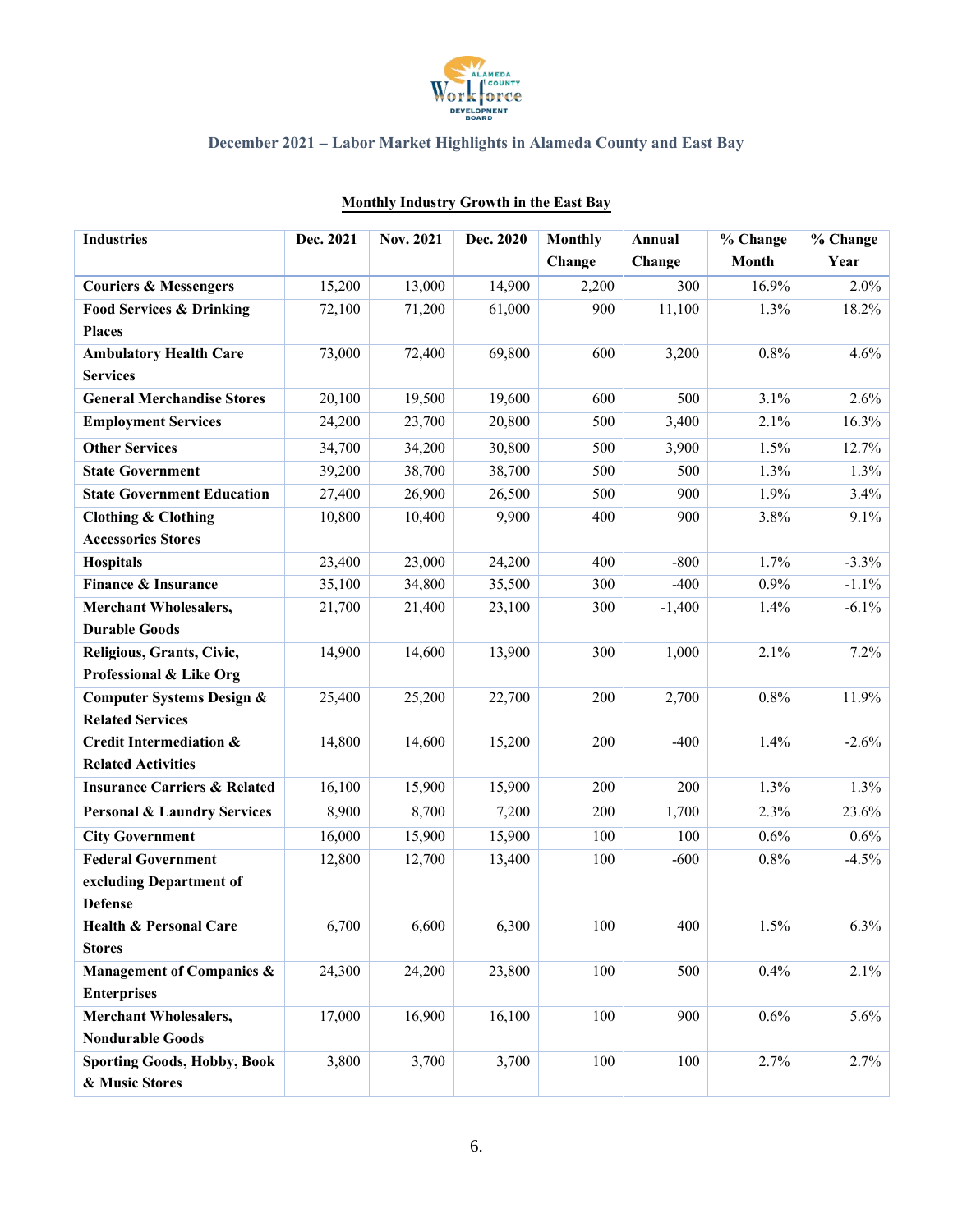

| <b>Industries</b>                         | Dec.    | Nov.    | Dec.    | <b>Monthly</b> | Annual   | $\frac{0}{0}$ | $\frac{0}{0}$ |
|-------------------------------------------|---------|---------|---------|----------------|----------|---------------|---------------|
|                                           | 2021    | 2021    | 2020    | Change         | Change   | Change        | Change        |
|                                           |         |         |         |                |          | <b>Month</b>  | Year          |
| <b>Specialty Trade Contractors</b>        | 48,200  | 49,600  | 48,700  | $-1,400$       | $-500$   | $-2.8%$       | $-1.0\%$      |
| <b>Local Government</b>                   | 108,700 | 109,600 | 111,000 | $-900$         | $-2,300$ | $-0.8%$       | $-2.1\%$      |
| <b>Local Government Education</b>         | 51,500  | 52,400  | 53,900  | $-900$         | $-2,400$ | $-1.7\%$      | $-4.5\%$      |
| Food & Beverage Stores                    | 25,400  | 26,000  | 25,900  | $-600$         | $-500$   | $-2.3%$       | $-1.9\%$      |
| <b>Building Equipment Contractors</b>     | 23,200  | 23,500  | 22,400  | $-300$         | 800      | $-1.3%$       | 3.6%          |
| <b>Nursing &amp; Residential Care</b>     | 19,900  | 20,200  | 20,500  | $-300$         | $-600$   | $-1.5%$       | $-2.9\%$      |
| <b>Facilities</b>                         |         |         |         |                |          |               |               |
| <b>Building Foundation &amp; Exterior</b> | 9,400   | 9,600   | 8,800   | $-200$         | 600      | $-2.1%$       | 6.8%          |
| <b>Contractors</b>                        |         |         |         |                |          |               |               |
| <b>Construction of Buildings</b>          | 16,100  | 16,300  | 16,100  | $-200$         | $\theta$ | $-1.2%$       | $0.0\%$       |
| <b>Educational Services</b>               | 21,300  | 21,500  | 19,500  | $-200$         | 1,800    | $-0.9%$       | 9.2%          |
| <b>County Government</b>                  | 25,300  | 25,400  | 25,000  | $-100$         | 300      | $-0.4%$       | $1.2\%$       |
| <b>Heavy &amp; Civil Engineering</b>      | 7,200   | 7,300   | 7,700   | $-100$         | $-500$   | $-1.4%$       | $-6.5\%$      |
| Construction                              |         |         |         |                |          |               |               |
| <b>Nonresidential Building</b>            | 5,100   | 5,200   | 5,500   | $-100$         | $-400$   | $-1.9%$       | $-7.3\%$      |
| Construction                              |         |         |         |                |          |               |               |
| <b>Residential Building</b>               | 11,000  | 11,100  | 10,600  | $-100$         | 400      | $-0.9%$       | 3.8%          |
| Construction                              |         |         |         |                |          |               |               |
| Services to Buildings &                   | 16,200  | 16,300  | 15,500  | $-100$         | 700      | $-0.6%$       | 4.5%          |
| <b>Dwellings</b>                          |         |         |         |                |          |               |               |
| <b>Truck Transportation</b>               | 9,100   | 9,200   | 8,900   | $-100$         | 200      | $-1.1%$       | 2.2%          |
| <b>Total Farm</b>                         | 1,500   | 1,600   | 1,300   | $-100$         | 200      | $-6.3%$       | $15.4\%$      |

## **Monthly Industry Decline in the East Bay**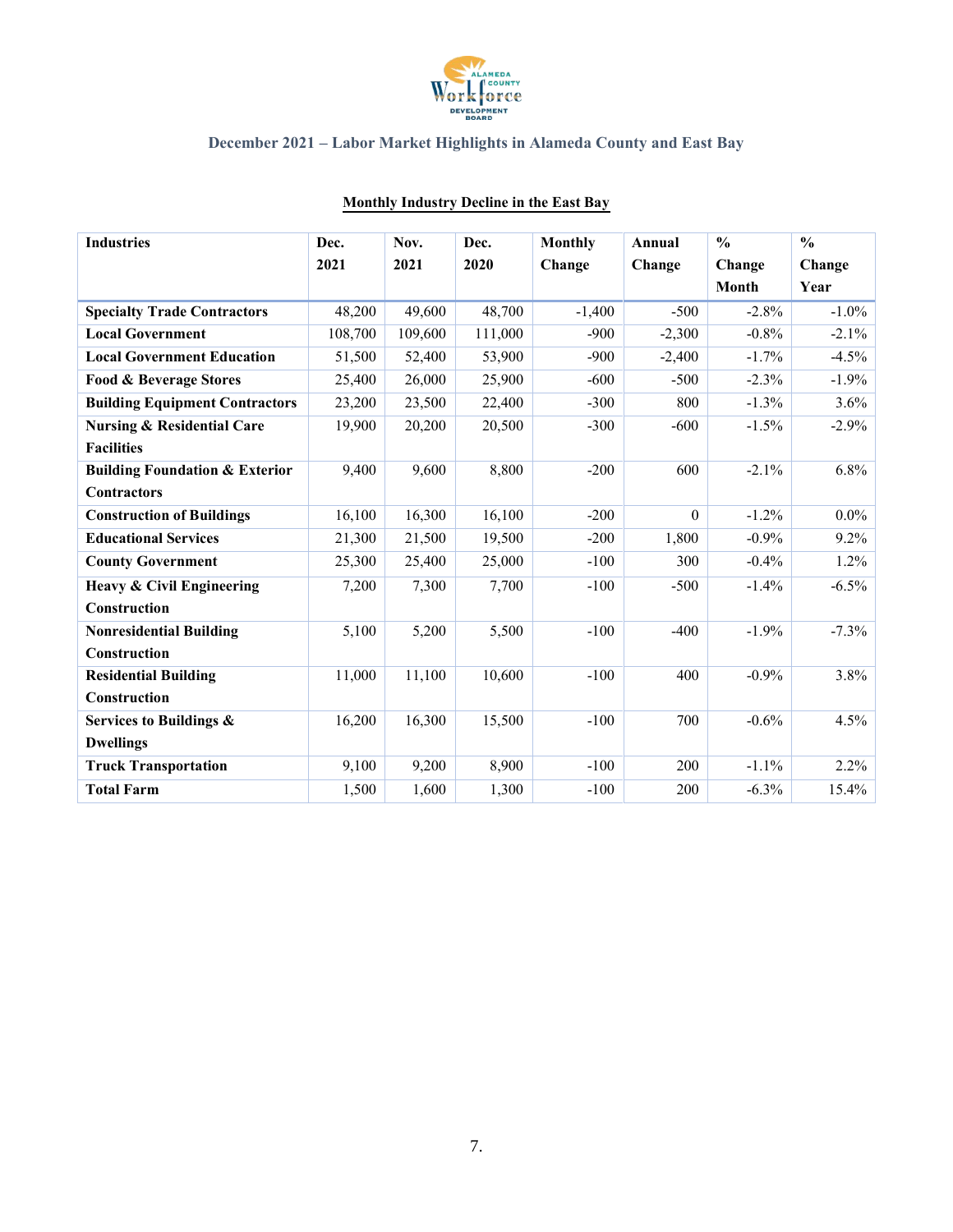

| <b>Industries</b>                      | Dec.   | Nov.   | Dec.   | <b>Monthly</b>           | Annual   | % Change     | % Change |
|----------------------------------------|--------|--------|--------|--------------------------|----------|--------------|----------|
|                                        | 2021   | 2021   | 2020   | Change                   | Change   | <b>Month</b> | Year     |
| Accommodation                          | 6,100  | 6,100  | 4,800  | $\overline{\phantom{a}}$ | 1,300    | $0.0\%$      | 27.1%    |
| Architectural, Engineering, and        | 19,500 | 19,500 | 17,500 | -                        | 2,000    | $0.0\%$      | 11.4%    |
| <b>Related Services</b>                |        |        |        |                          |          |              |          |
| <b>Computer and Electronic Product</b> | 20,500 | 20,500 | 20,400 | -                        | 100      | $0.0\%$      | 0.5%     |
| Manufacturing                          |        |        |        |                          |          |              |          |
| <b>Department of Defense</b>           | 400    | 400    | 400    | -                        | $\Omega$ | $0.0\%$      | $0.0\%$  |
| <b>Investigation and Security</b>      | 9,700  | 9,700  | 9,100  | $\overline{a}$           | 600      | $0.0\%$      | 6.6%     |
| <b>Services</b>                        |        |        |        |                          |          |              |          |
| <b>Local Government Excluding</b>      | 57,200 | 57,200 | 57,100 | -                        | 100      | $0.0\%$      | $0.2\%$  |
| <b>Education</b>                       |        |        |        |                          |          |              |          |
| <b>Motor Vehicle and Parts Dealer</b>  | 11,600 | 11,600 | 11,500 | $\overline{\phantom{a}}$ | 100      | $0.0\%$      | $0.9\%$  |
| <b>Publishing Industries (except</b>   | 7,500  | 7,500  | 7,600  | -                        | $-100$   | $0.0\%$      | $-1.3\%$ |
| Internet)                              |        |        |        |                          |          |              |          |
| <b>Repair and Maintenance</b>          | 10,900 | 10,900 | 9,700  | $\overline{\phantom{a}}$ | 1,200    | $0.0\%$      | 12.4%    |
| <b>Special Districts plus Indian</b>   | 15,900 | 15,900 | 16,200 |                          | $-300$   | $0.0\%$      | $-1.9\%$ |
| <b>Tribes</b>                          |        |        |        |                          |          |              |          |
| <b>State Government Excluding</b>      | 11,800 | 11,800 | 12,200 |                          | $-400$   | $0.0\%$      | $-3.3%$  |
| <b>Education</b>                       |        |        |        |                          |          |              |          |
| <b>Telecommunications</b>              | 4,300  | 4,300  | 4,400  | $\overline{\phantom{0}}$ | $-100$   | $0.0\%$      | $-2.3\%$ |
| <b>Nondurable Goods</b>                | 29,900 | 29,900 | 29,600 | -                        | 300      | $0.0\%$      | $1.0\%$  |
| <b>Real Estate</b>                     | 14,000 | 14,000 | 13,200 | $\overline{\phantom{0}}$ | 800      | $0.0\%$      | 6.1%     |
| <b>Warehousing and Storage</b>         | 8,800  | 8,800  | 8,500  | -                        | 300      | $0.0\%$      | 3.5%     |

### **No Monthly Industry Change in the East Bay**